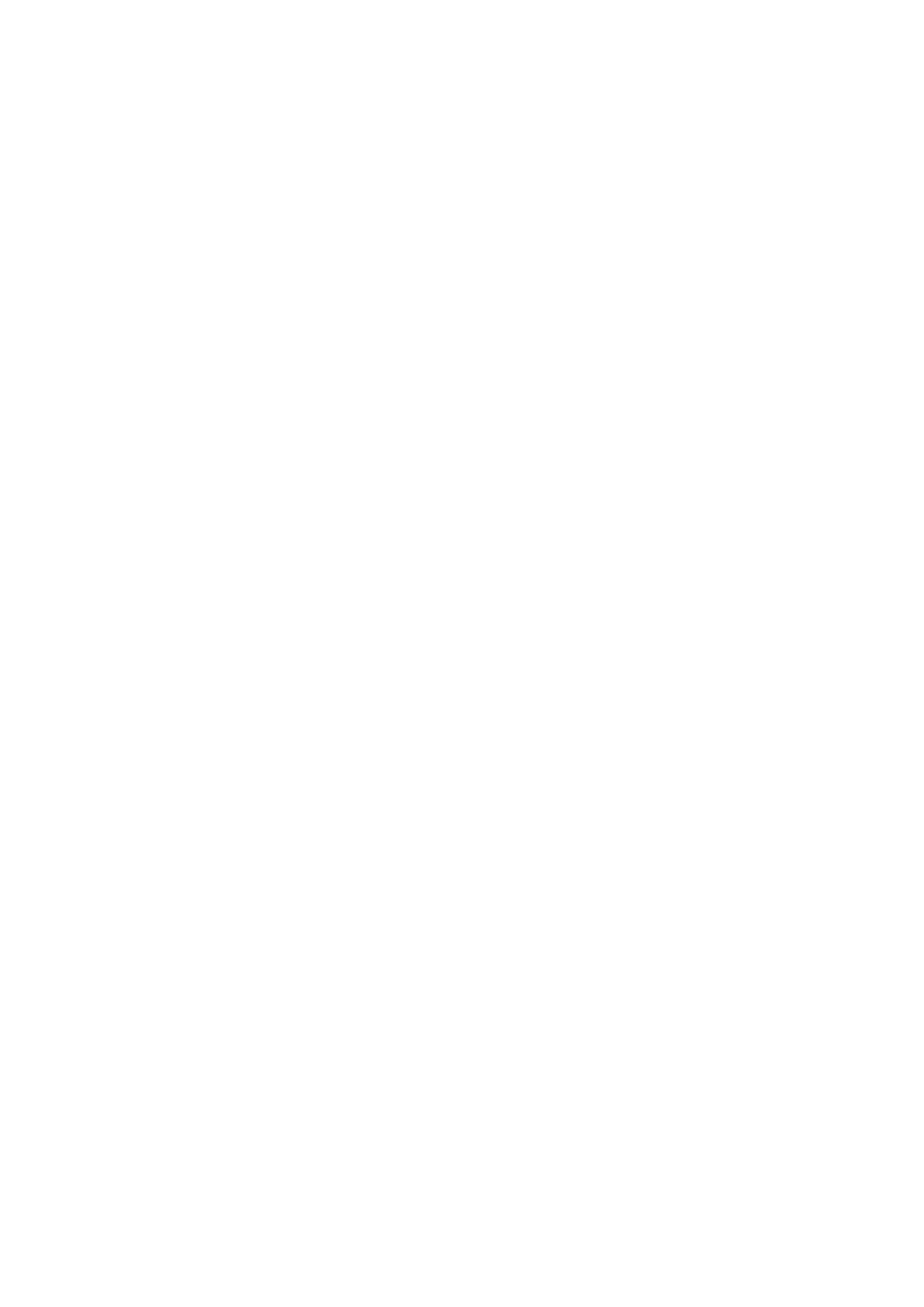*I certify that this public bill, which originated in the Legislative Assembly, has finally passed the Legislative Council and the Legislative Assembly of New South Wales.*

> *Clerk of the Legislative Assembly. Legislative Assembly, Sydney, , 2012*



New South Wales

# **Prevention of Cruelty to Animals Amendment Bill 2012**

Act No , 2012

An Act to amend the *Prevention of Cruelty to Animals Act 1979* to make provision with respect to the seizure and disposal of certain stock animals; and for other purposes.

*I have examined this bill and find it to correspond in all respects with the bill as finally passed by both Houses.*

*Assistant Speaker of the Legislative Assembly.*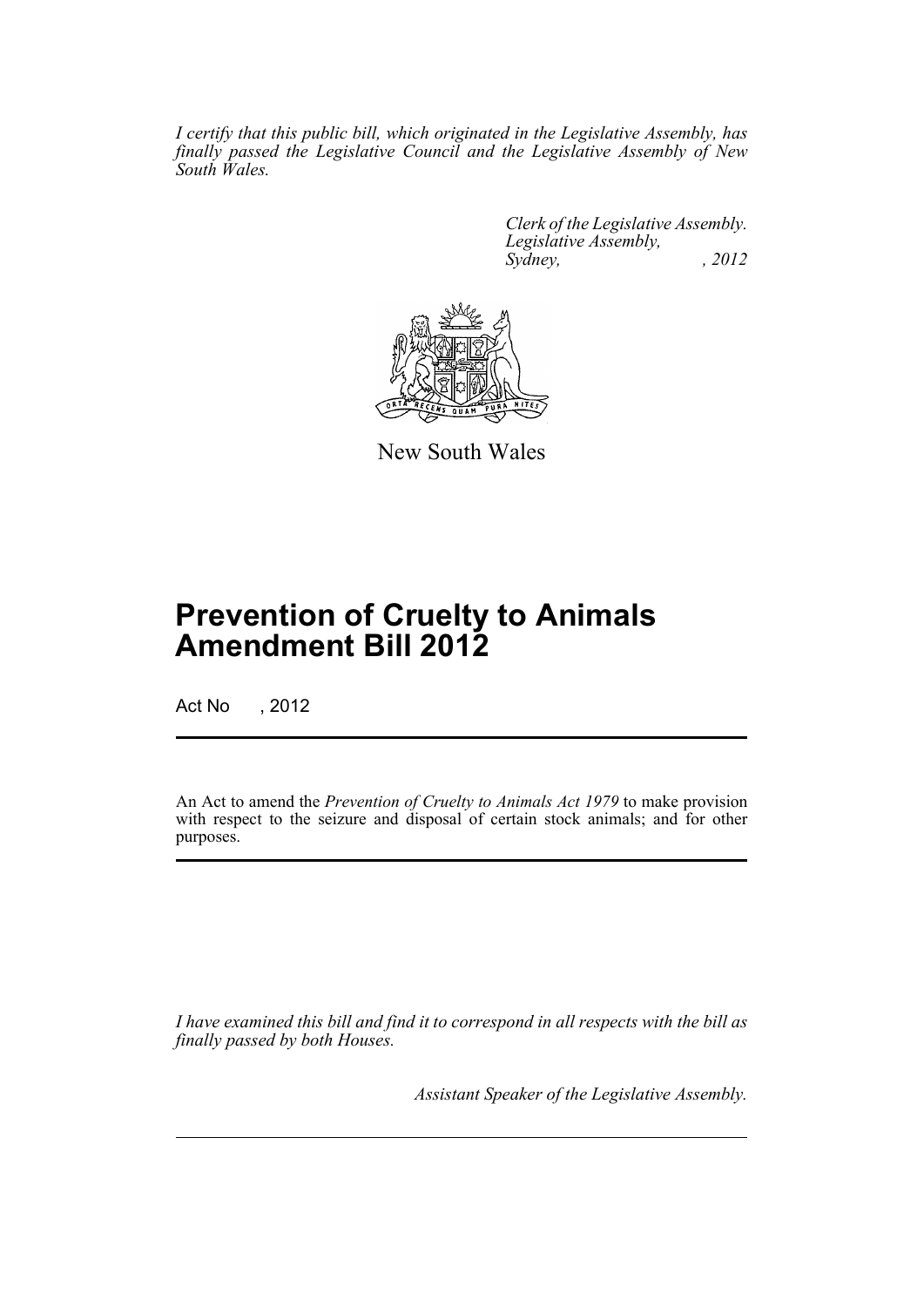# <span id="page-3-0"></span>**The Legislature of New South Wales enacts:**

# **1 Name of Act**

This Act is the *Prevention of Cruelty to Animals Amendment Act 2012*.

# <span id="page-3-1"></span>**2 Commencement**

This Act commences on the date of assent to this Act.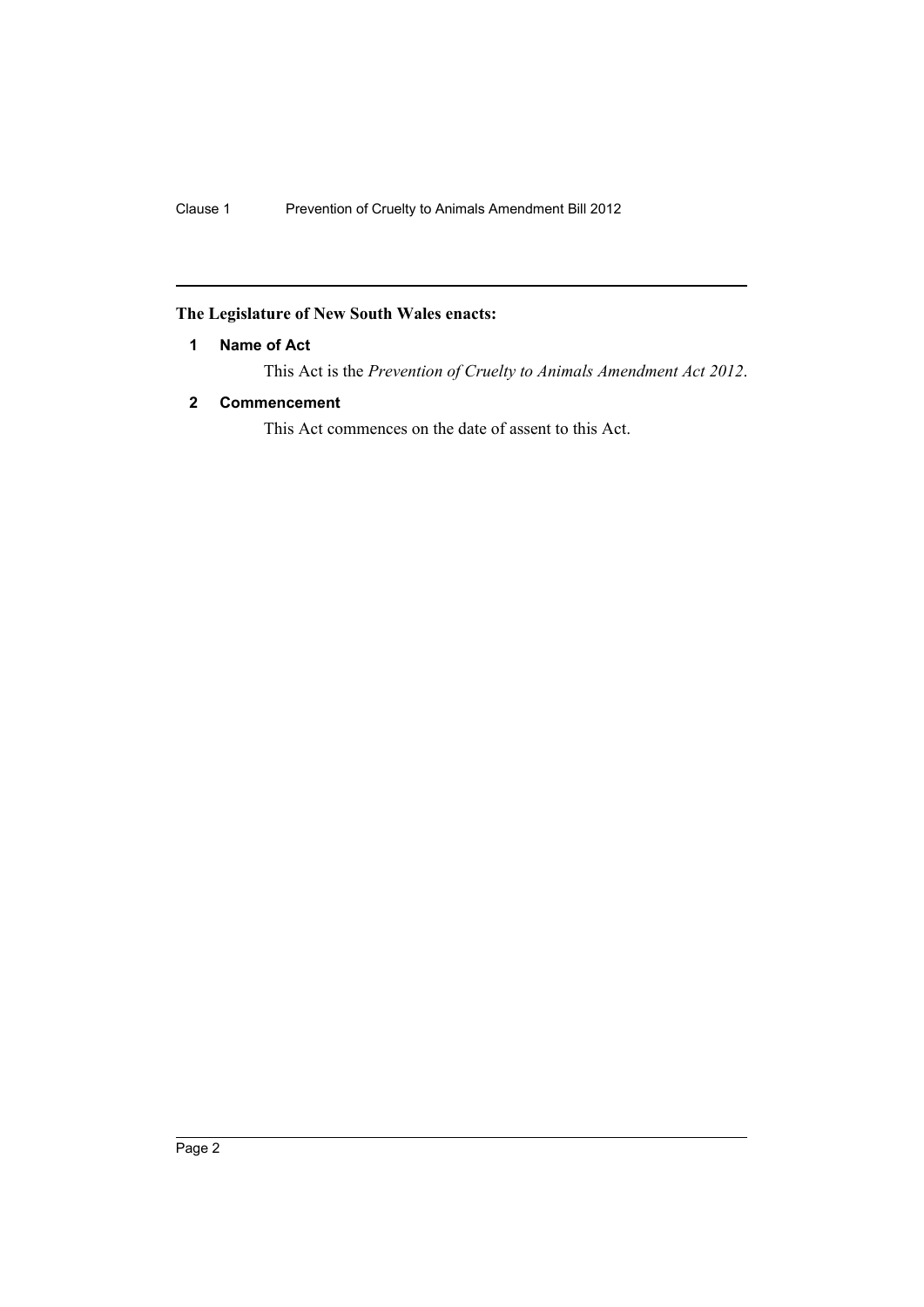Amendment of Prevention of Cruelty to Animals Act 1979 No 200 Schedule 1

# <span id="page-4-0"></span>**Schedule 1 Amendment of Prevention of Cruelty to Animals Act 1979 No 200**

## **[1] Section 4 Definitions**

Insert in alphabetical order in section 4 (1):

*function* includes a power, authority or duty, and *exercise* a function includes perform a duty.

# **[2] Part 2B**

Insert after Part 2A:

# **Part 2B Power of Director-General to authorise seizure and disposal of stock animals**

## **24O Application and interpretation**

- (1) This Part applies only in relation to a stock animal depastured on rateable land (within the meaning of the *Rural Lands Protection Act 1998*).
- (2) In this Part, a reference to an animal is taken to be a reference only to a stock animal referred to in subsection (1).
- (3) For the purposes of this Part, an animal is in distress if it is suffering from exposure to the elements, debility, exhaustion or significant physical injury.
- (4) In this Part:

*inspector* means an inspector within the meaning of Division 2 of Part 2A.

*official warning*—see section 24P.

*Stock Welfare Panel* or *Panel* means a Stock Welfare Panel constituted in accordance with section 24T.

#### **24P Official warning of intention to authorise seizure and disposal of stock animals**

(1) The Director-General may issue an official warning in respect of an animal if the Director-General suspects, on reasonable grounds, that the animal is in distress, or is likely to become distressed, because it has not been provided with necessary veterinary treatment, or proper and sufficient food, drink or shelter.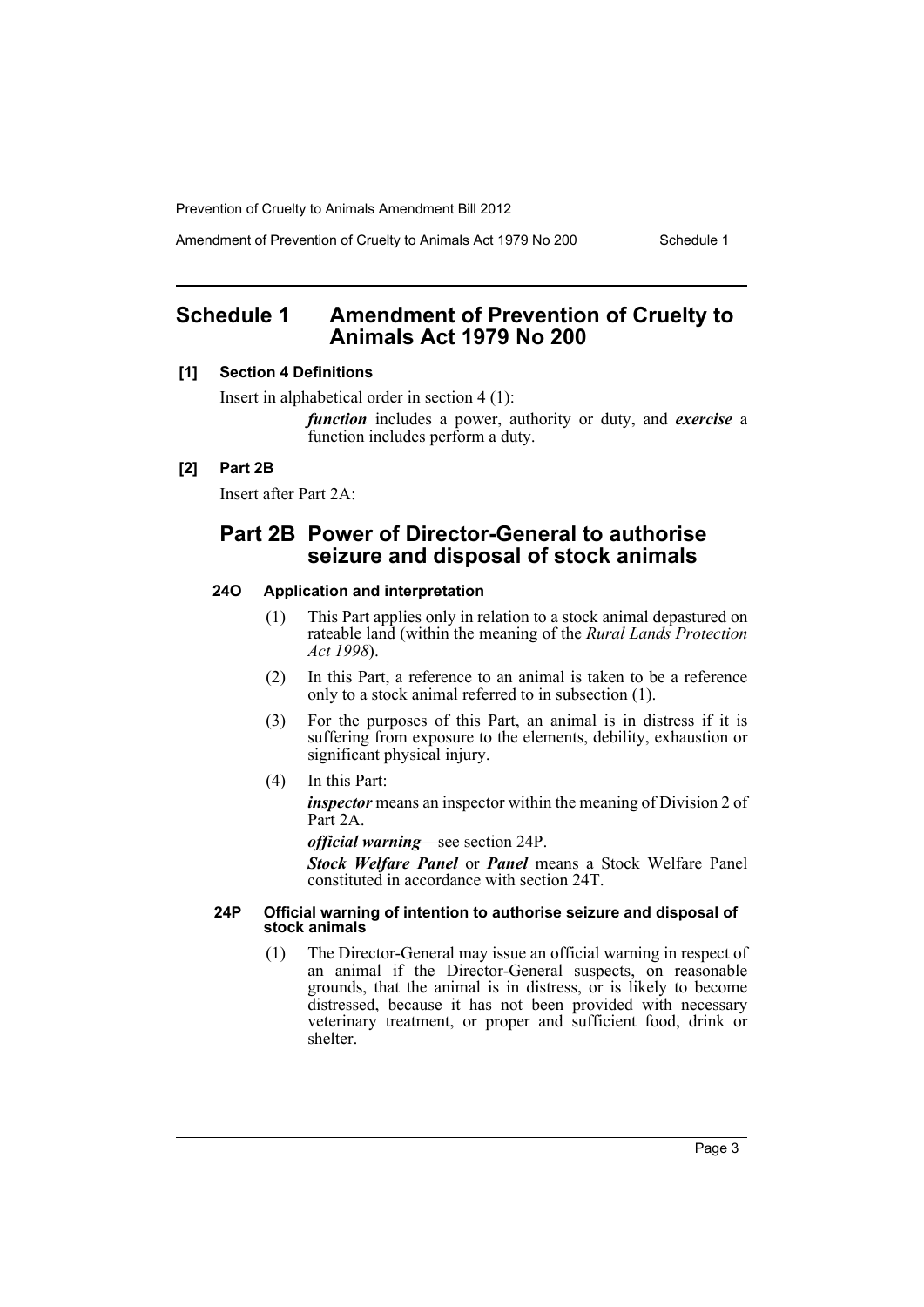Schedule 1 Amendment of Prevention of Cruelty to Animals Act 1979 No 200

- (2) An *official warning* is a written notice, to the owner or person in charge of the animal, that the Director-General intends to authorise the seizure and disposal of the animal if the action required to be taken by the notice in relation to the animal's welfare is not taken within the period required by the notice.
- (3) Before issuing an official warning, the Director-General must:
	- (a) constitute a Stock Welfare Panel to assess, and report to the Director-General on, the state of and appropriate care for the animal and any other matter concerning its welfare that the Director-General considers appropriate, and
	- (b) consider the Panel's report.
- (4) If the Director-General issues an official warning, the Panel is to:
	- (a) monitor compliance with the official warning, and
	- (b) on the expiry of the period for compliance required by the official warning, assess, and report to the Director-General on, compliance with the official warning, and appropriate action to be taken in relation to the animal.
- (5) An inspector may, for the purpose of assisting the Panel in the exercise of its functions under this section:
	- (a) enter any land on which the animal is kept, and
	- (b) examine the animal.
- (6) The Director-General may, by further written notice to the owner or person in charge of an animal:
	- (a) revoke an official warning, or
	- (b) extend the period for compliance with an official warning.
- (7) A single official warning may be issued in respect of more than one animal.

#### **24Q Seizure and disposal of stock animals**

- (1) The Director-General may, by order in writing, authorise an inspector to seize and dispose of an animal (by way of sale or otherwise) if, after considering the Panel's report on compliance with an official warning, the Director-General is satisfied:
	- (a) that the action required to be taken by the official warning in relation to the animal's welfare has not been taken, and
	- (b) that the animal remains in distress or likely to become distressed.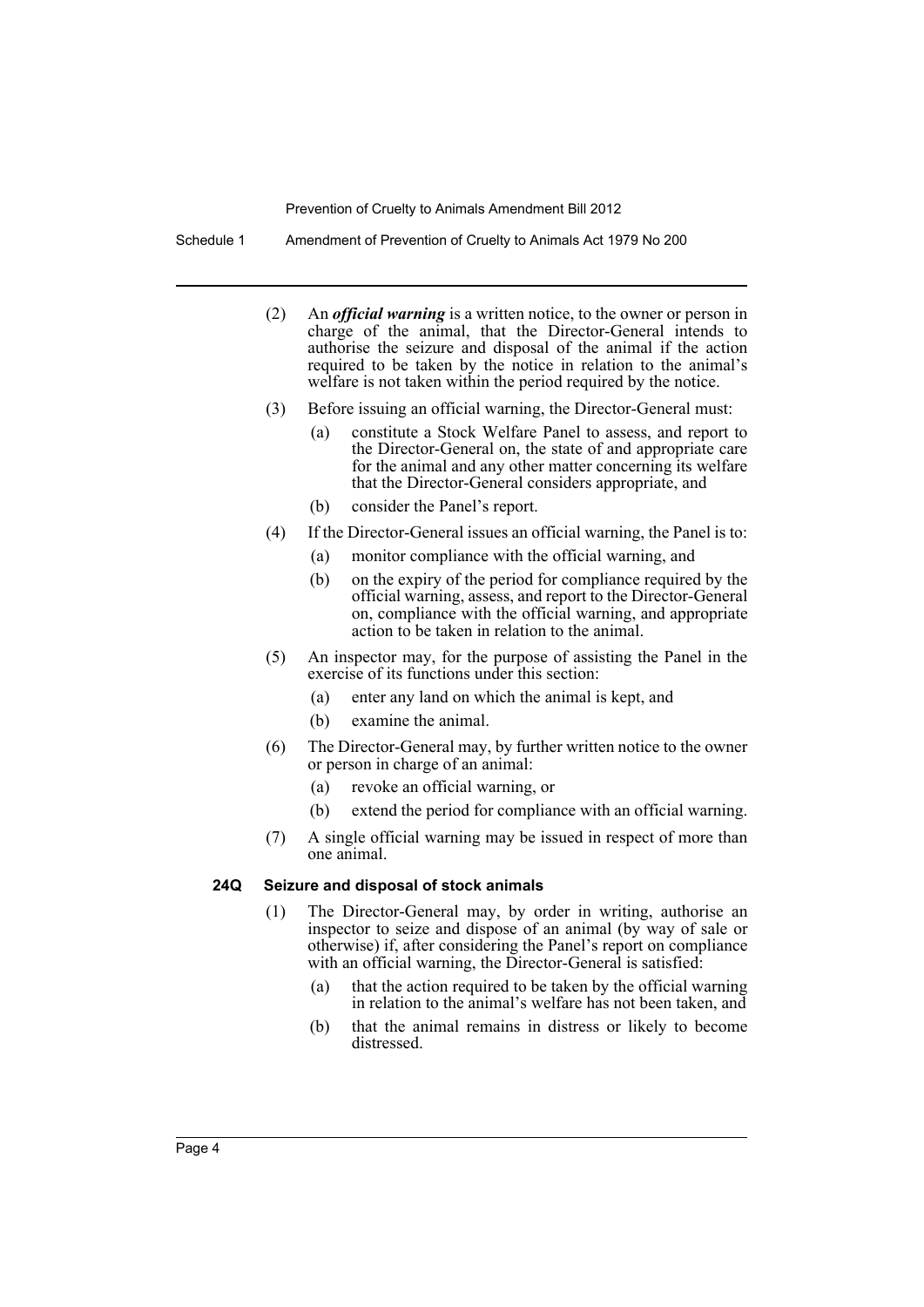- Amendment of Prevention of Cruelty to Animals Act 1979 No 200 Schedule 1
	- (2) An inspector authorised to seize and dispose of an animal under this section may:
		- (a) enter any land on which the animal is kept, and
		- (b) seize and dispose of the animal in accordance with the authorisation.
	- (3) The inspector must:
		- (a) produce to the owner or person in charge of the animal a copy of the order authorising the seizure and disposal, if requested to do so, and
		- (b) provide the owner or person in charge of the animal with a receipt acknowledging seizure of the animal, if the owner or person is present and it is reasonably practical to do so.
	- (4) Compensation is not recoverable against any person in respect of the seizure or disposal of an animal in accordance with this section.
	- (5) An animal may not be sold or otherwise disposed of under this section if:
		- (a) any proceedings in respect of the animal for an offence against this Act or the regulations have been commenced but have not been finally determined, or
		- (b) an order has been made by a court under section 30 or 31 in respect of the destruction or other disposal of the animal.
	- (6) A single order may be made under this section in respect of more than one animal.
	- (7) Section 31A does not apply to a sale of an animal under this section.

## **24R Recovery of costs of seizure and disposal**

- (1) An inspector may certify the costs and expenses incurred by an enforcement authority in connection with the seizure, keeping and sale or other disposal of an animal under section 24Q (the *certified disposal costs*).
- (2) A single certificate may be issued in respect of more than one animal.
- (3) The proceeds of any sale of an animal under section 24Q are to be applied towards the certified disposal costs.
- (4) The balance (if any) of the proceeds of sale is to be paid to the former owner of the animal.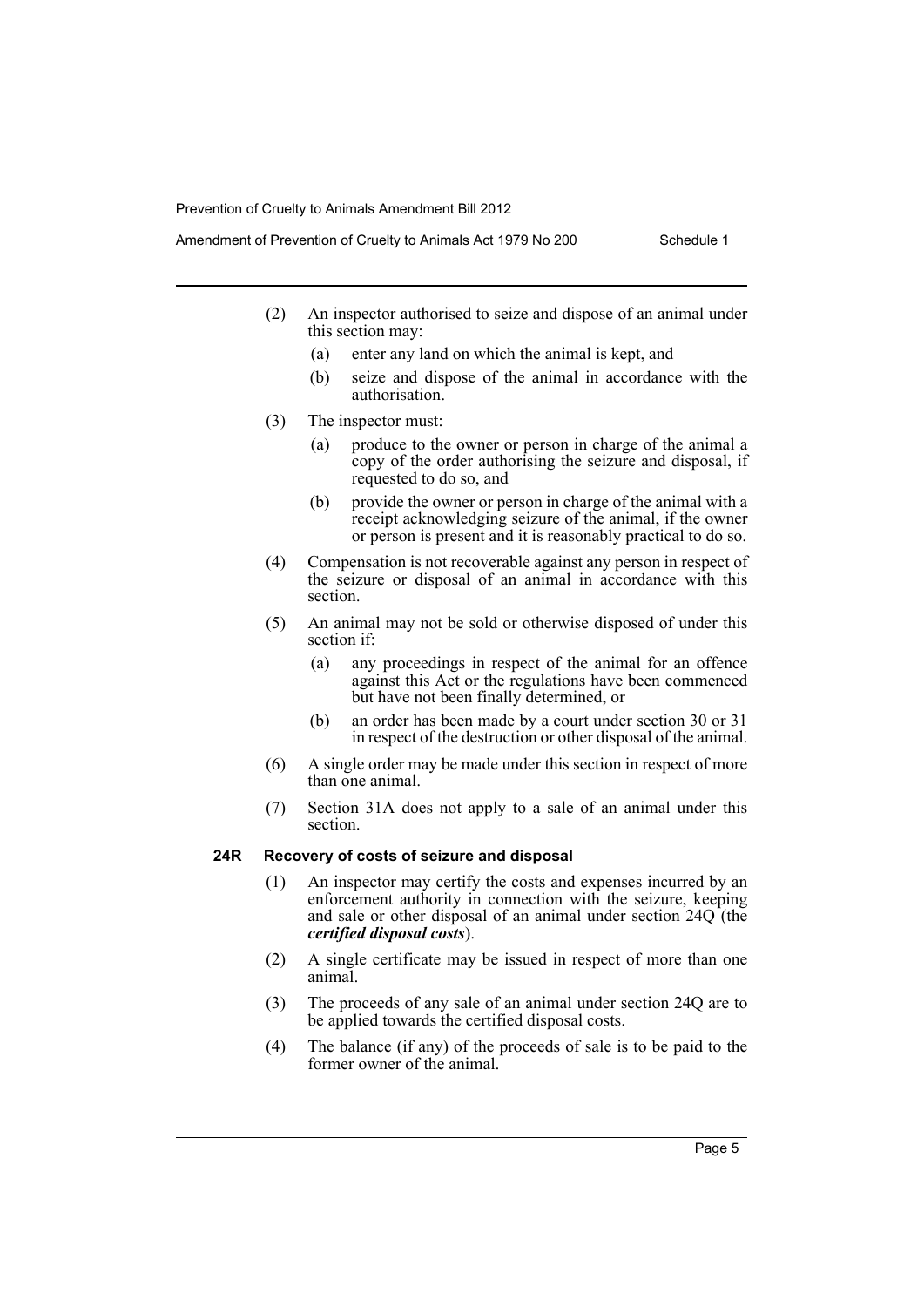Schedule 1 Amendment of Prevention of Cruelty to Animals Act 1979 No 200

- (5) The certified disposal costs or the balance of the certified disposal costs after applying the proceeds of sale are recoverable in a court of competent jurisdiction by a person acting on behalf of the enforcement authority as a debt payable to the enforcement authority.
- (6) The Director-General may authorise a person or class of persons to act on behalf of the Crown under this section.
- (7) In this section, *enforcement authority* means:
	- (a) in the case of an animal seized by an officer of an approved charitable organisation, the charitable organisation, or
	- (b) in any other case, the Crown.

#### **24S Purchaser acquires good title**

If an animal is sold under section 24Q:

- (a) the purchaser acquires a good title to the animal, and
- (b) the interest of the former owner or any other person who had an interest in the animal is extinguished.

## **24T Stock Welfare Panels**

- (1) A Stock Welfare Panel is to consist of the following members:
	- (a) an inspector,
	- (b) at least one officer of the Department with expertise in animal welfare or livestock management,
	- (c) at least one representative of a livestock health and pest authority, with expertise in animal welfare or livestock management,
	- (d) such other person or persons as the regulations may prescribe.
- (2) The procedure of a Panel is to be as determined by the Director-General.

## **24U Exclusion of personal liability**

Anything done or omitted to be done by the Director-General, a member of a Stock Welfare Panel or an inspector in exercising the functions conferred or imposed under this Part does not, if the thing was done or omitted to be done in good faith, subject the Director-General, member or inspector personally to any action, liability, claim or demand.